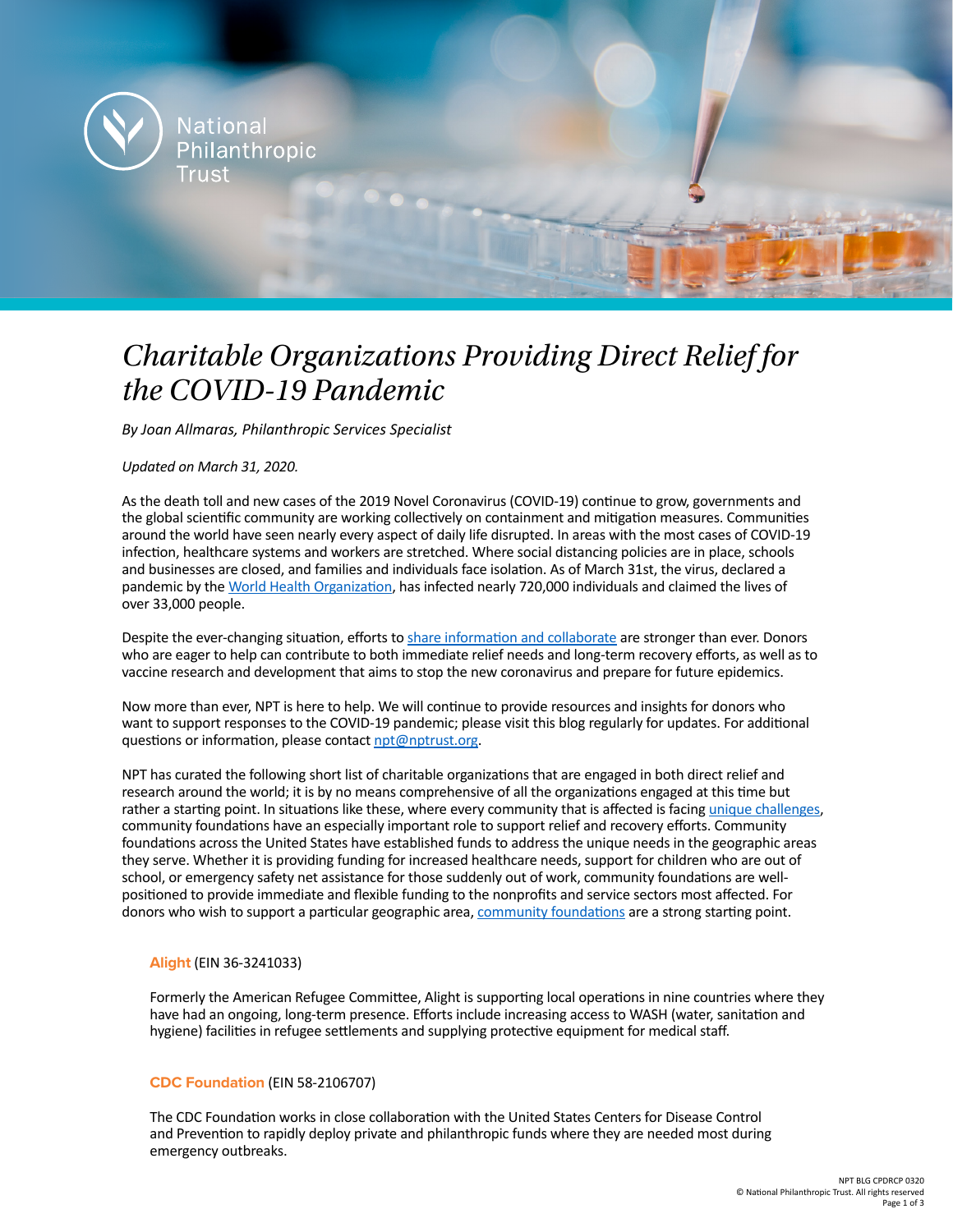# Charitable Organizations Providing Direct Relief for the COVID-19 Pandemic (continued)

## **[Center for Disaster Philanthropy](https://disasterphilanthropy.org/)** (EIN 45-5257937)

The Center for Disaster Philanthropy has established the COVID-19 Response Fund to support preparation, containment and recovery needs with a focus on nonprofit organizations working in areas with high numbers of cases and those working with vulnerable populations in those areas, including hourly and gig economy workers, immigrants, elderly adults and individuals with disabilities.

#### **[Coalition for Epidemic Preparedness Innovations](https://cepi.net/)**

Coalition for Epidemic Preparedness Innovations (CEPI) works to stimulate and accelerate the development of vaccines against emerging infectious diseases and enable access to these vaccines for people during outbreaks. Its latest funding call aims to develop a proven vaccine against COVID-19. Although CEPI is based in Norway, NPT has obtained an Equivalency Determination certification in order to be able to facilitate grants to CEPI in the wake of the new coronavirus outbreak.

#### **[Direct Relief](https://www.directrelief.org/)** (EIN 95-1831116)

Direct Relief is providing medical supplies and protective equipment to health workers around the world. The organization is also working with the Pan American Health Organization to establish supply staging areas in the Caribbean and South America.

#### **[Feeding America](https://www.feedingamerica.org/)** (EIN 36-3673599)

Through its national network of food banks across the United States, Feeding America is managing increased volume and frequency of food distributions as well as additional mobile distribution centers in communities most affected by COVID-19.

#### **[Give2Asia](https://give2asia.org/)** (EIN 94-3373670)

Give2Asia facilitated donations to NGOs in China at the earliest onset of the COVID-19 outbreak and has now opened funds specifically to support relief efforts in India, Indonesia, Japan, Malaysia, Philippines, South Korea, Taiwan, Thailand and Vietnam.

#### **[Modest Needs Foundation](https://www.modestneeds.org/)** (EIN 47-0863430)

Modest Needs provides short-term, emergency financial assistance to individuals and families in the United States and Canada. The organization focuses on those that may not qualify for federal assistance, with the ultimate goal to prevent at-risk households from falling into poverty. Modest Needs has launched an emergency assistance fund to help hourly employees that have been affected by business closings due to the pandemic.

## **[Project Hope](https://www.projecthope.org/)** (EIN 53-0242962)

Project Hope has delivered millions of pieces of equipment to China since the start of the outbreak through its Global Health Emergency Fund and is preparing to send critical supplies to the areas they are needed most.